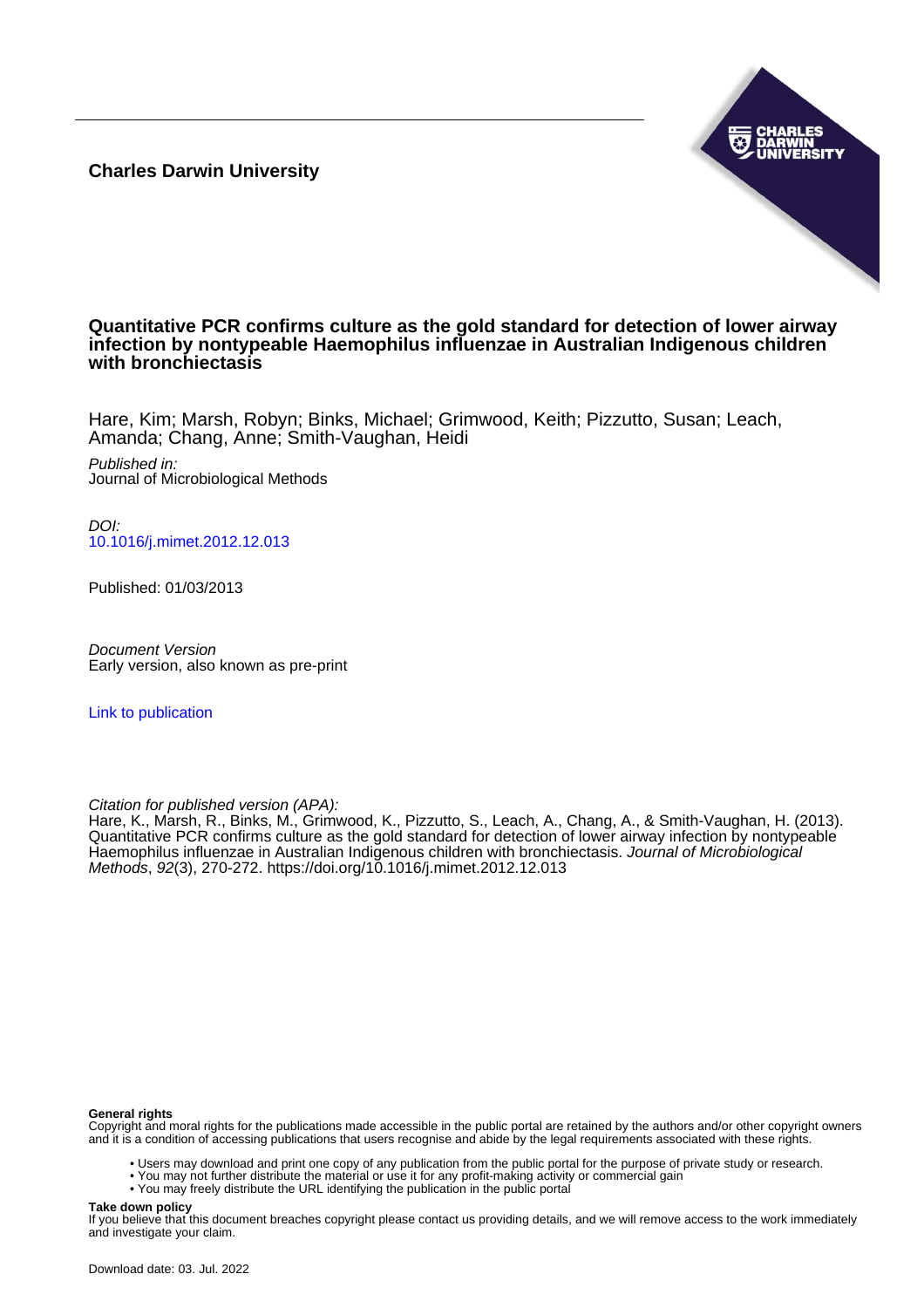**Quantitative PCR confirms culture as the gold standard for detection of lower airway infection by nontypeable** *Haemophilus influenzae* **in Australian Indigenous children with bronchiectasis {REVISED}**

Kim M. Hare<sup>a,\*</sup>, Robyn L. Marsh<sup>a</sup>, Michael J. Binks<sup>a</sup>, Keith Grimwood<sup>b,c</sup>, Susan J. Pizzutto<sup>a</sup>, Amanda J. Leach<sup>a</sup>, Anne B. Chang<sup>a,b,d,e</sup>, Heidi C. Smith-Vaughan<sup>a</sup>

*<sup>a</sup> Child Health Division, Menzies School of Health Research, Charles Darwin University, PO Box 41096, Casuarina, Darwin, Northern Territory 0811, Australia <sup>b</sup> Queensland Children's Medical Research Institute, The University of Queensland, Royal Children's Hospital, Herston Road, Brisbane, Queensland 4029, Australia <sup>c</sup> Department of Infectious Diseases, Royal Children's Hospital, Herston Road, Brisbane, Queensland 4029, Australia <sup>d</sup> Royal Darwin Hospital, Rocklands Drive, Tiwi, Northern Territory 0810, Australia* 

*<sup>e</sup> Department of Respiratory Medicine, Royal Children's Hospital, Herston Road, Brisbane, Queensland 4029, Australia*

## **\* Corresponding author:**

Email [kim.hare@menzies.edu.au](mailto:kim.hare@menzies.edu.au)

PO Box 41096, Casuarina, Darwin, Northern Territory 0811, Australia Tel: +61 8 89228196 Fax: +61 8 89275187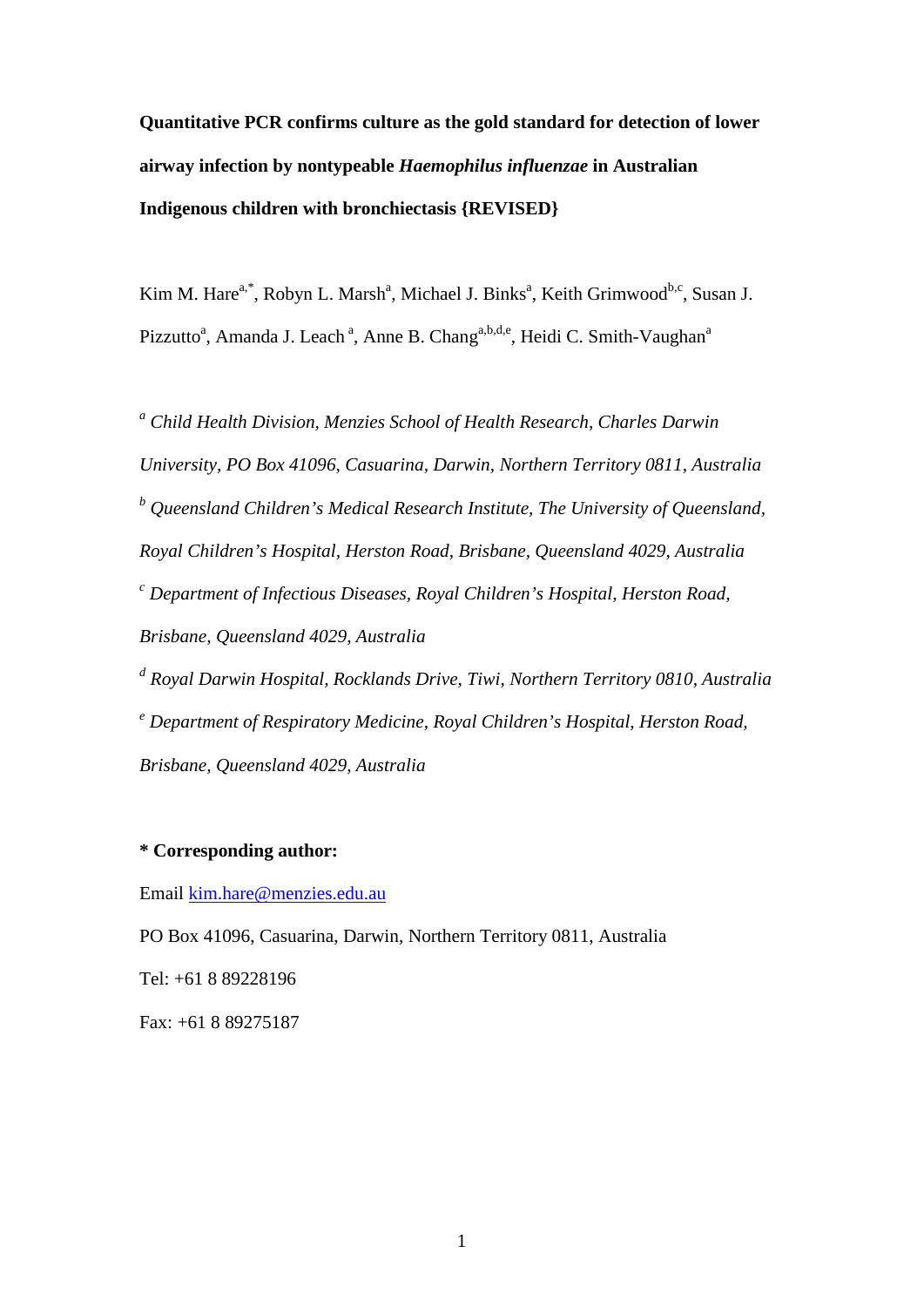## **Abstract**

Correlation was observed between quantitative PCR and semi-quantitative culture for definition of *Haemophilus influenzae* infection in bronchoalveolar lavage specimens from 81 children with bronchiectasis. However, qPCR data correlated less well with airway neutrophilia, and supports continued use of culture as the gold standard for defining *H. influenzae* lower airway infection.

# **Keywords**

Airway cellularity; Bronchiectasis; Estimates of infection; *Haemophilus haemolyticus*; Lower airway infection; Nontypeable *Haemophilus influenzae*;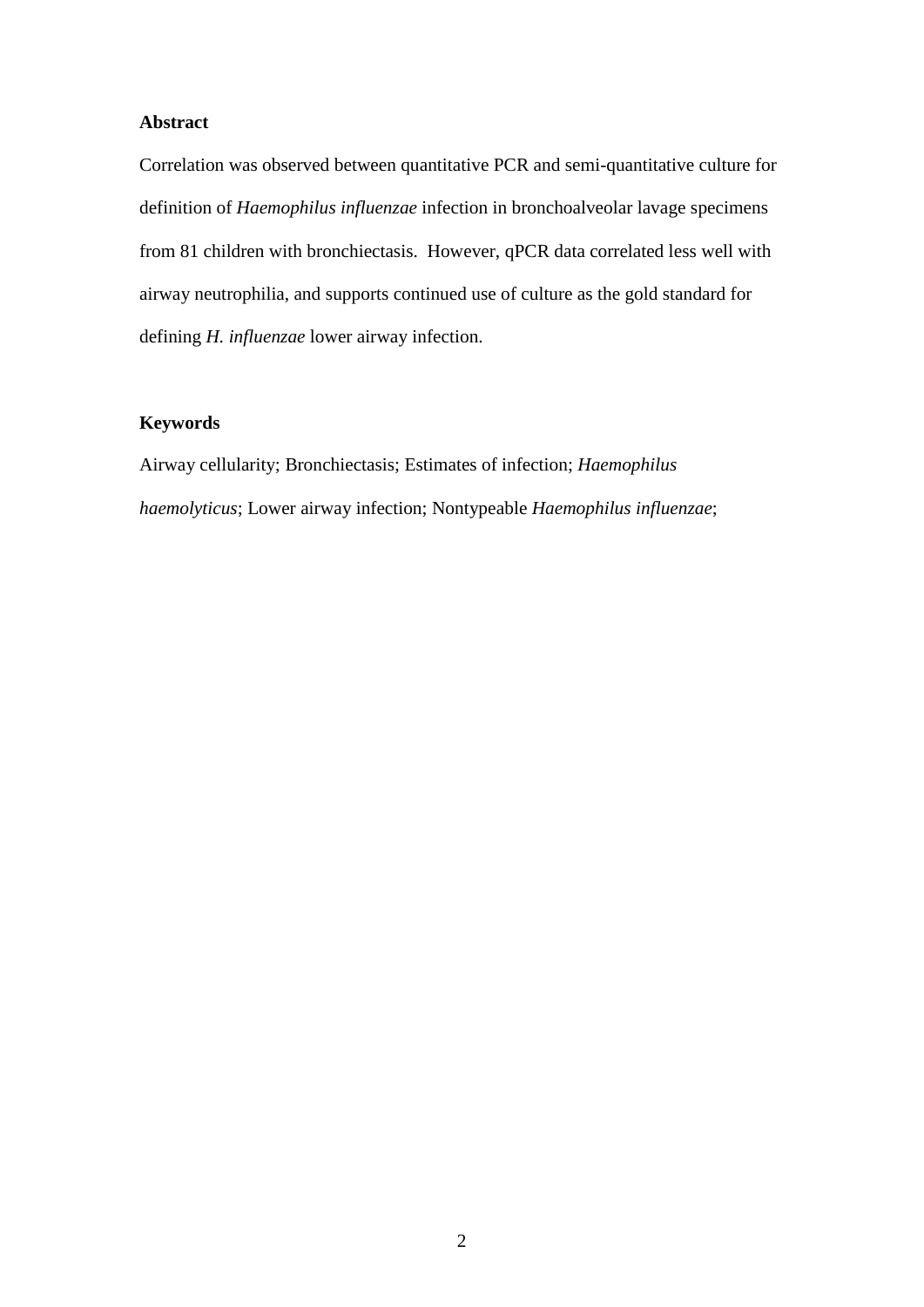Nontypeable *Haemophilus influenzae* (NTHi) is frequently cultured from the lower airways of children with bronchiectasis (Hare et al., 2010). However, culture-based phenotypic identification methods cannot reliably differentiate NTHi from nonhemolytic strains of the primarily commensal *Haemophilus haemolyticus*. Previously, we used a probe-based PCR targeting the protein D gene (*hpd*#3) (Binks et al., 2012; Wang et al., 2011) to differentiate *H. influenzae* and *H. haemolyticus* isolated from bronchoalveolar lavage (BAL) specimens from Australian Indigenous children with bronchiectasis (Hare et al., 2012a). Of 84 BAL specimens tested, 30 (36%) were culture-positive (defined by semi-quantitative growth scores) for NTHi infection. At least one of four isolates collected from these positive specimens was confirmed as *H. influenzae* by *hpd*#3 PCR. However, 27% of culture-positive BAL specimens (8/30) had at least one phenotypic NTHi isolate test negative by *hpd#3* PCR, indicating *H. haemolyticus* (Hare et al., 2012a).

Co-detection of these species raised doubts about previous culture-based estimates of infection attributed to *H. influenzae*. Semi-quantitative counts are made on primary plates where *H. influenzae* and *H. haemolyticus* colonies cannot be differentiated, potentially leading to overestimation of *H. influenzae* density. We thus expanded on our previous work by using the *hpd*#3 PCR quantitatively (*hpd*#3 qPCR) to further define the presence of NTHi in paediatric bronchiectasis. For 81 of the original 84 BAL specimens we compared: (i) the semi-quantitative NTHi culture-based definition with *hpd*#3 qPCR estimation of *H. influenzae* infection; and (ii) both measures of bacterial density with total and differential cell counts to gauge the airway inflammatory response to infection.

3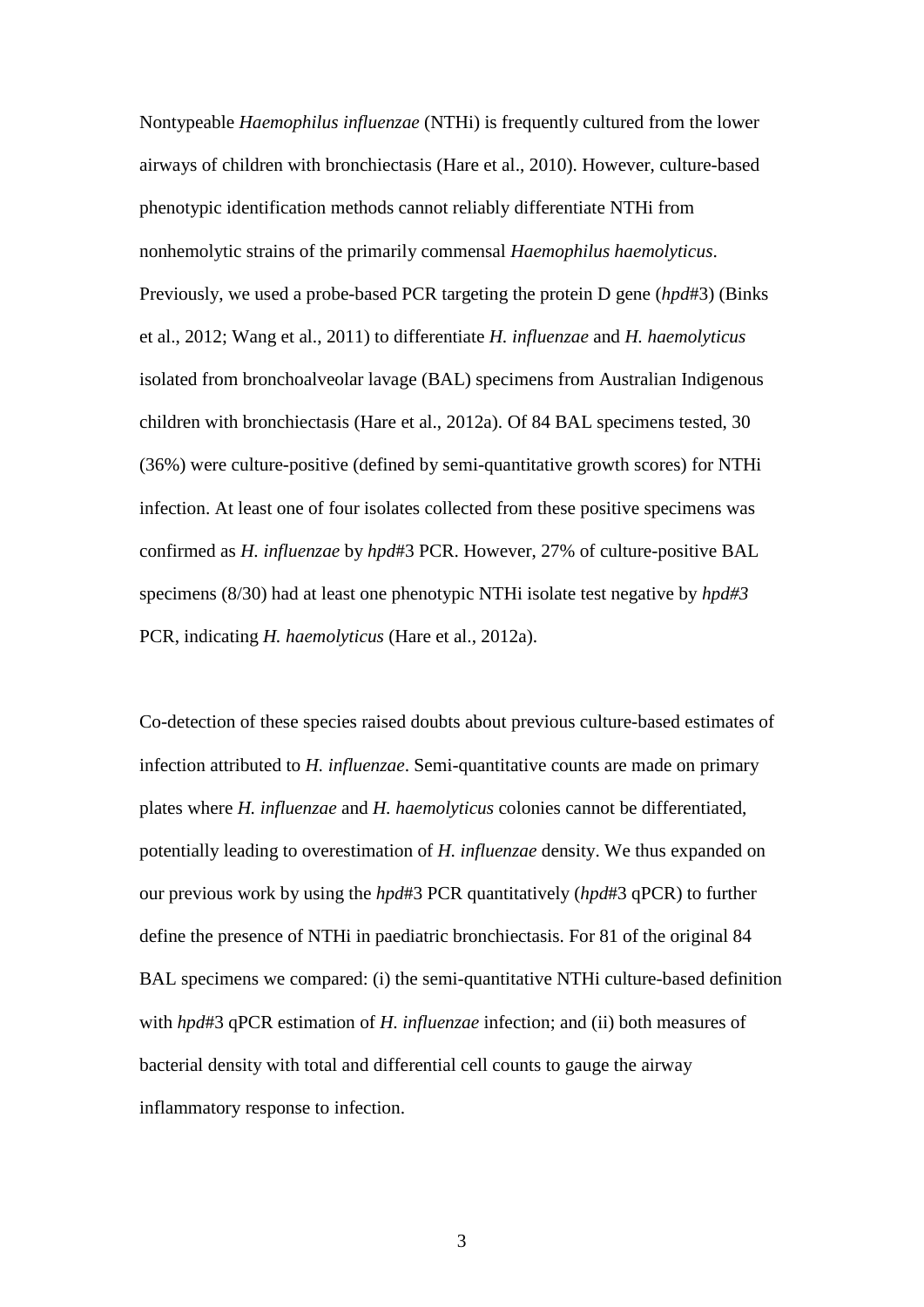BAL specimens were collected from children (63% male) aged 5-to-155 months undergoing bronchoscopy between July 2007 and August 2010. Fifty-three children had received antibiotics in the 2-weeks preceding bronchoscopy. BAL specimens were collected, stored and processed (10µL aliquots plated on selective media) as described previously (Hare et al., 2010). Growth on primary plates was quantified as: 0=no colonies, 1=1-20 colonies, 2=21-50 colonies, 3=51-100 colonies, 4=>100 colonies within primary inoculum only, 5=growth extending into first streak zone, 6=growth in second streak zone, 7=growth in third streak zone. Phenotypic NTHi was identified by colonial morphology, X and V growth factor requirement, and failure to react with *H. influenzae* types a-f antisera (Phadebact®, Bactus AB, Sweden). Lower airway infection was defined by semi-quantitative growth scores  $\geq 4$ , which correlate with  $>10^4$  colony-forming units (CFU)/mL BAL fluid (Hare et al., 2010).

DNA was extracted from 100 $\mu$ L of BAL specimen using QIAamp columns (QIAgen, Australia) with enzymatic pre-treatment as detailed elsewhere (Smith-Vaughan et al., 2006). The qPCR assay included 5 DNA standards (*H. influenzae* reference isolate ATCC 19418) ranging from 10 to 100,000 genome copies per reaction and was performed as described previously (Binks et al., 2012) using published *hpd#3* primer and probe concentrations (Wang et al., 2011) with TaqMan® Universal PCR Master Mix reagents (Applied Biosystems). All samples, standards and 'no template' controls were run in duplicate and required to differ by less than 0.5 cycles. Standard curve correlation coefficients were >0.99. The qPCR efficiency was  $\geq$ 0.86. The lower limit of detection was 10 cells (genome copies)/reaction. The lower limit of quantification (LOQ) was 100 cells/reaction  $(2.5x10^4 \text{ cells/mL})$ . Raw data were analysed using Rotor-Gene 6000 Series Software 1.7.

4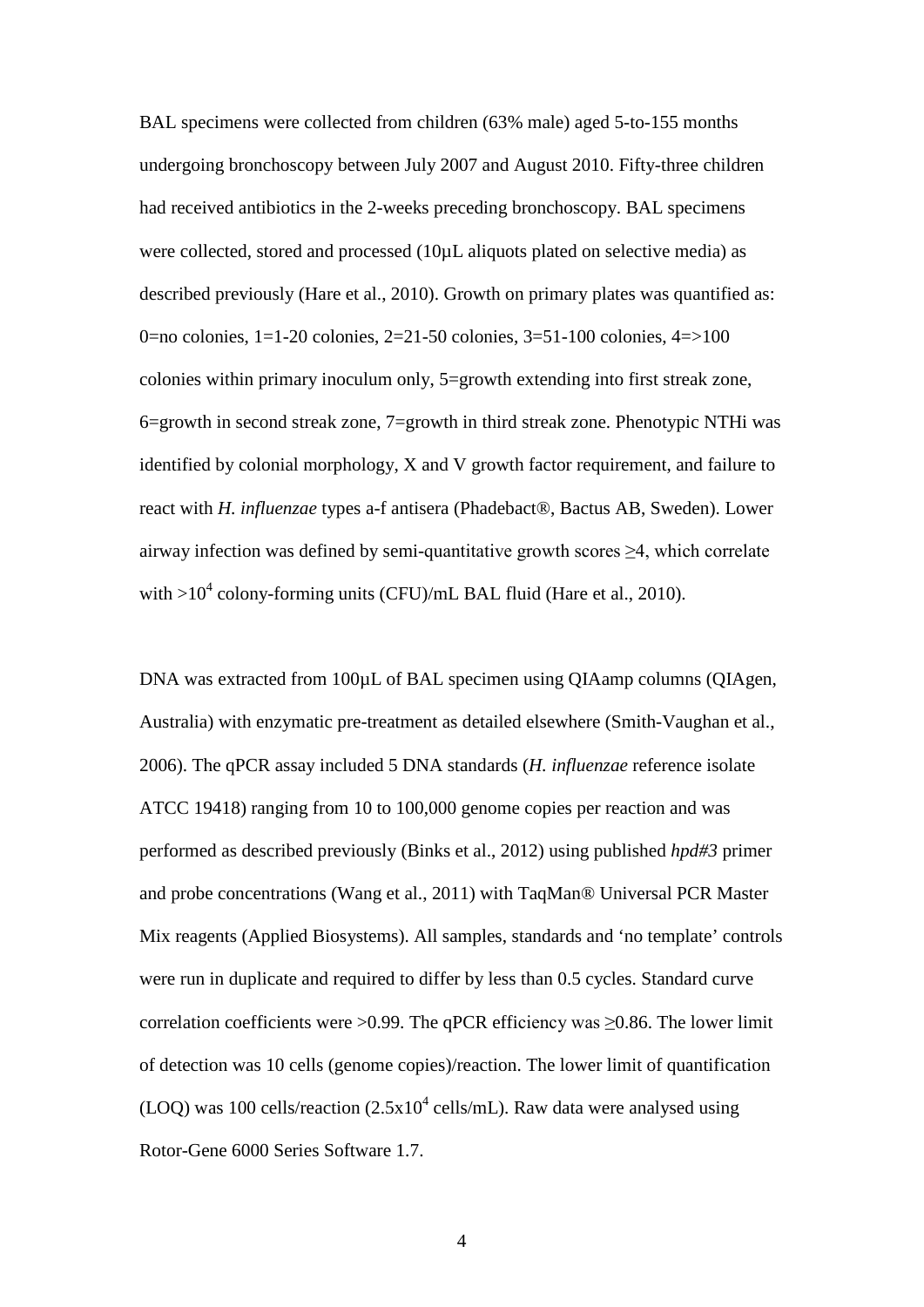Total and differential cell counts (reflecting lower airway inflammation) were determined using unfiltered BAL specimens as described previously (Pizzutto et al., 2012). Statistical analyses were performed using nonparametric tests in Stata version 10. The Human Research Ethics Committee of the Northern Territory Department of Health and Menzies School of Health Research approved the study (HREC 07/63).

Twenty-nine of the 81 BAL specimens (36%) had phenotypic NTHi growth scores  $\geq$ 4 indicating lower airway infection. Typeable *H. influenzae* strains were found in three specimens; all had concurrent phenotypic NTHi infection. Using qPCR, 40/81 (49%) specimens had *H. influenzae* infection defined as  $\geq 10^5$  cells/mL (Abdeldaim et al., 2010). Semi-quantitative growth scores correlated well with  $log_{10}$  qPCR bacterial load estimates (Figure); Spearman's rank correlation coefficient  $[r_s]$  was 0.66 (P<0.001) for the 47 specimens with quantifiable PCR results. Of the 34 BAL specimens either *H. influenzae* PCR-negative or positive below the LOO  $\langle \langle 2.5x10^4 \text{ cells/mL} \rangle$ , 33 had NTHi growth scores of 0 or 1 indicating negative or very low colony counts (<20 colonies/10 $\mu$ L,  $\langle 2x10^3 \text{ CFU/mL} \rangle$ .

Twenty-seven of the 29 specimens with NTHi growth scores ≥4 had lower airway infection confirmed by qPCR ( $>10^5$  cells/mL), including all specimens with concurrent *H. influenzae* and *H. haemolyticus* detection. Thirty-nine specimens were negative for *H. influenzae* infection by both culture (growth score <4) and qPCR  $(<10<sup>5</sup>$  cells/mL). The remaining 15 specimens had discordant culture and qPCR results, including 13 qPCR-positive, culture-negative (growth score <4) specimens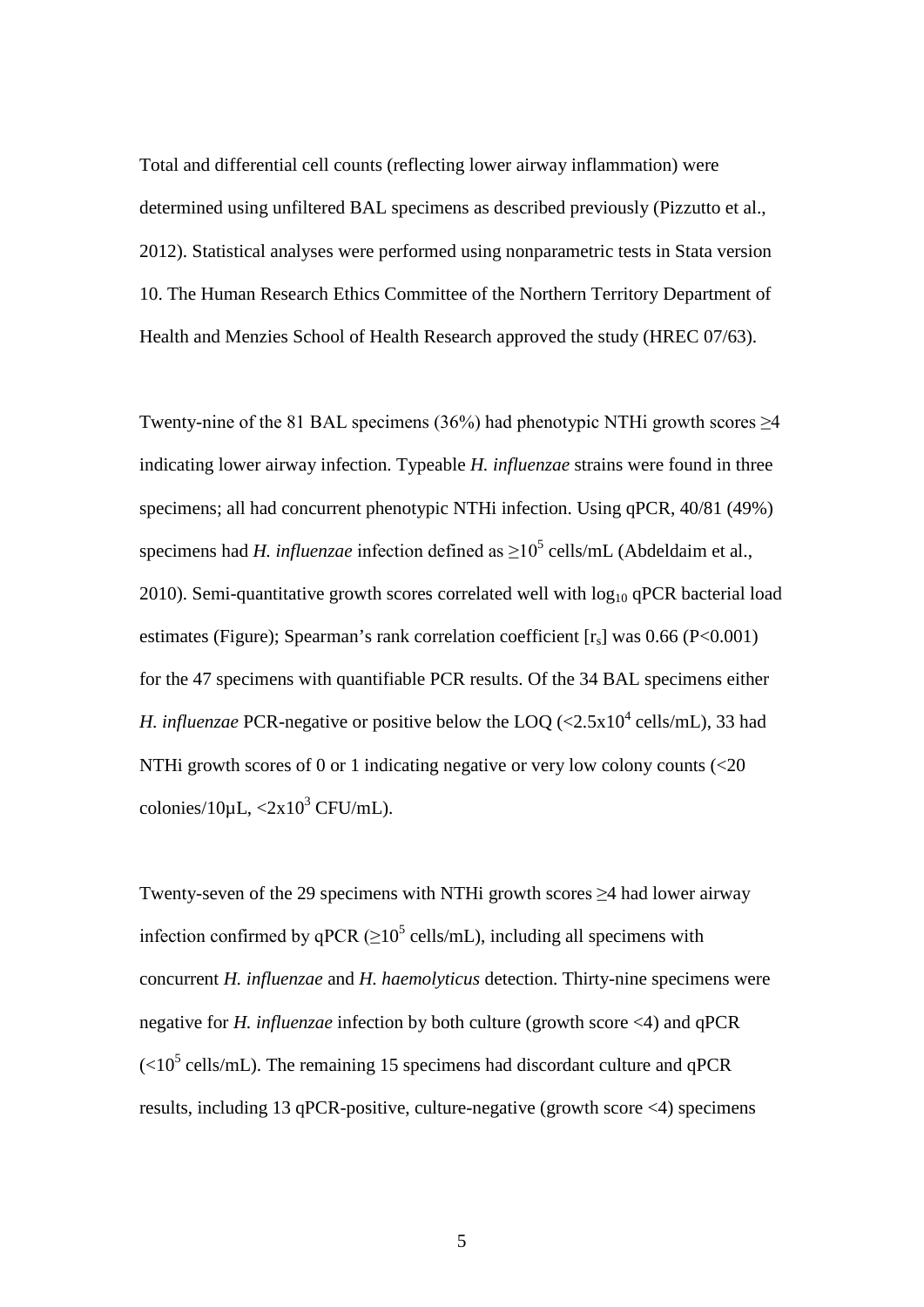(Table 1 and Figure). Six of these 13 children had received antibiotics within the previous 2-weeks.

Airway cellularity data were available for 71 (69 with neutrophil data) of the 81 children with BAL culture and qPCR results (Table 2). Total cell counts, neutrophil numbers and neutrophil percentages correlated with both semi-quantitative growth scores ( $r_s$  0.45, 0.48 and 0.41 respectively, all P<0.001) and  $\log_{10}$  qPCR values ( $r_s$ ) 0.48 [P=0.002], 0.38 [P=0.020] and 0.31 [P=0.057] respectively). Not unexpectedly (Kapur et al., 2012), airway cellularity measures were significantly higher in children with culture and qPCR-defined *H. influenzae* infection than children without infection by these measures (Table 2). In contrast, airway cellularity was similar between those with *H. influenzae* infection defined solely by qPCR and those infection-negative by both qPCR and culture; inflammatory indices were low in both groups (Table 2).

Several factors may lead to PCR-positive, culture-negative results, such as the presence of non-viable bacteria and the fact that CFU/mL does not invariably correspond to cells/mL since several bacteria may aggregate and generate one colony (Abdeldaim et al., 2010). Additionally, culture sensitivity may be negatively influenced by commensal bacteria numbers and/or antibiotic treatment before sampling (Kais et al., 2006). In our study, most specimens with culture and qPCRdefined infection had commensal bacteria (mainly alpha-hemolytic streptococci) growth scores ≥4, suggesting the presence of commensal organisms did not impede NTHi recovery. Consistent with our earlier report (Hare et al., 2012b), we also found that recent antibiotics were not associated with reduced culture evidence of NTHi lower airway infection. While qPCR had greater sensitivity than culture, the

6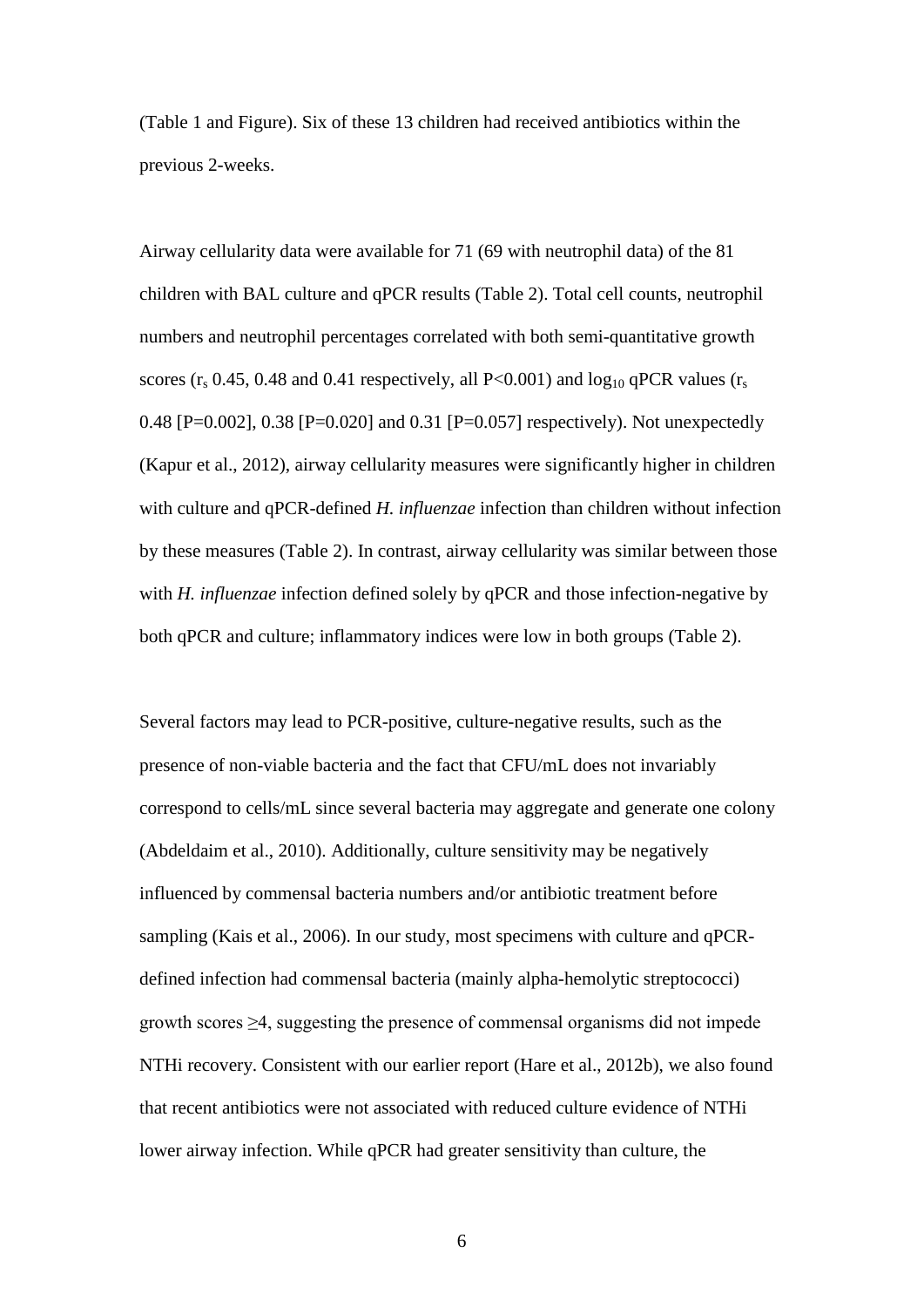cellularity data raise questions over the clinical relevance of PCR-positive but culturenegative results.

In conclusion, all BAL specimens with concurrent NTHi and *H. haemolyticus* detection had culture-defined NTHi infection confirmed by *H. influenzae* qPCR. qPCR is consistently reported as more sensitive than culture and is an attractive method for *H. influenzae* quantification. However, the lack of airway inflammation in BAL specimens with *H. influenzae* infection defined by qPCR but not culture suggests that reliance on qPCR data alone may lead to overestimation of lower airway infection rates. While PCR remains useful for determining *H. influenzae* presence and density, our data support continued used of culture as the gold standard for diagnosing NTHi lower airway infection.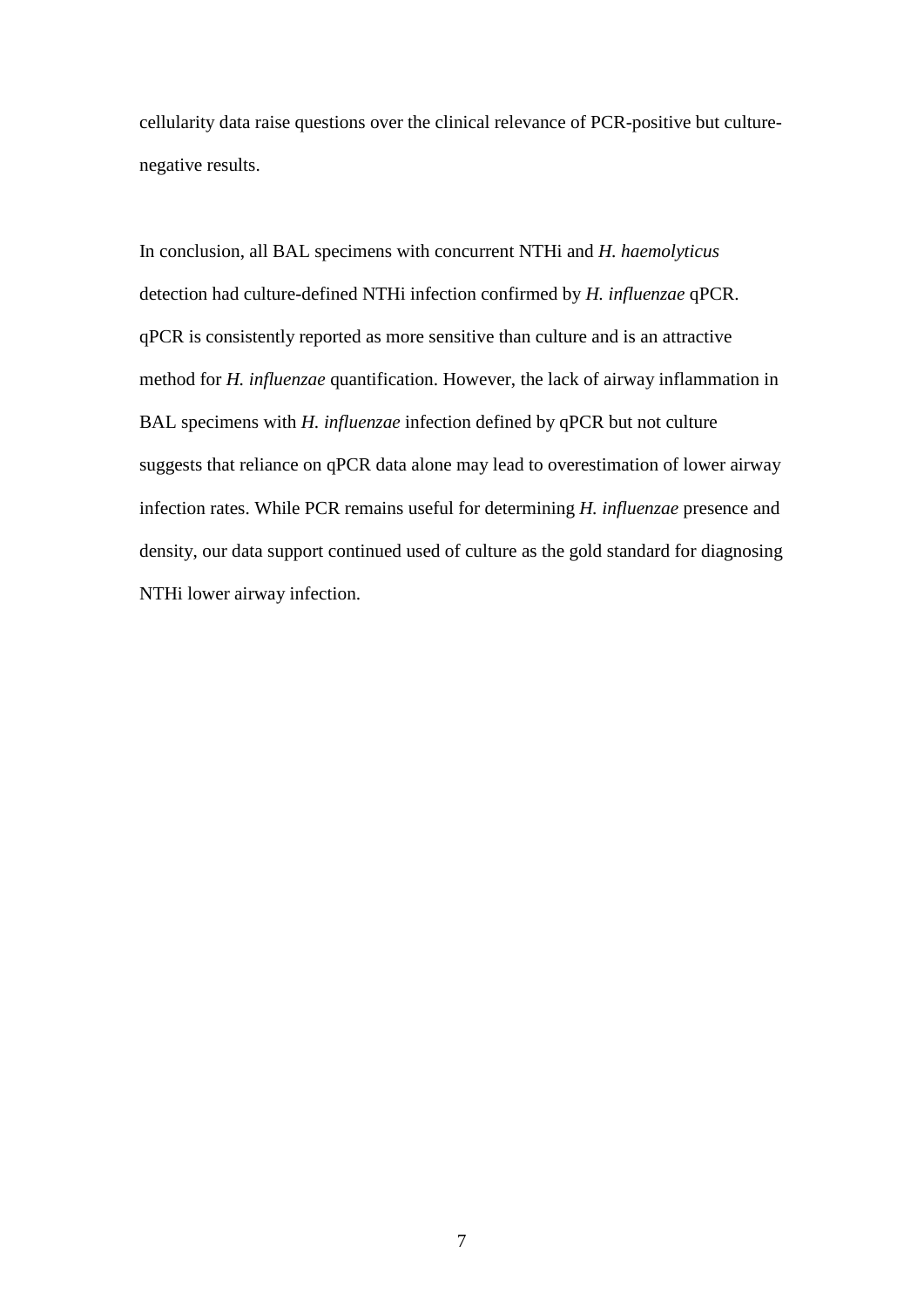### **ACKNOWLEDGEMENTS**

We thank the children and their carers for participating in the study, Menzies staff (Gabrielle McCallum and Kobi Schutz) and Royal Darwin Hospital staff for assistance with specimen collection, and Menzies laboratory staff (Vanya Hampton, Joanna Bugg, Estelle Carter and Peter Christensen) for assistance with laboratory processing. This study was supported by NHMRC project grant 545223.

ABC is supported by NHMRC Practitioner Fellowship 545216. AJL is supported by NHMRC Elizabeth Blackburn Research Fellowship 1020561. HSV is supported by NHMRC Career Development Fellowship 1024175. RM is supported by NHMRC Frank Fenner Early Career Fellowship 1034703. KMH is supported by NHMRC Gustav Nossal Postgraduate Scholarship 1038072. MJB and SJP are supported by NHMRC Postgraduate Scholarships 1017225 and 1038415.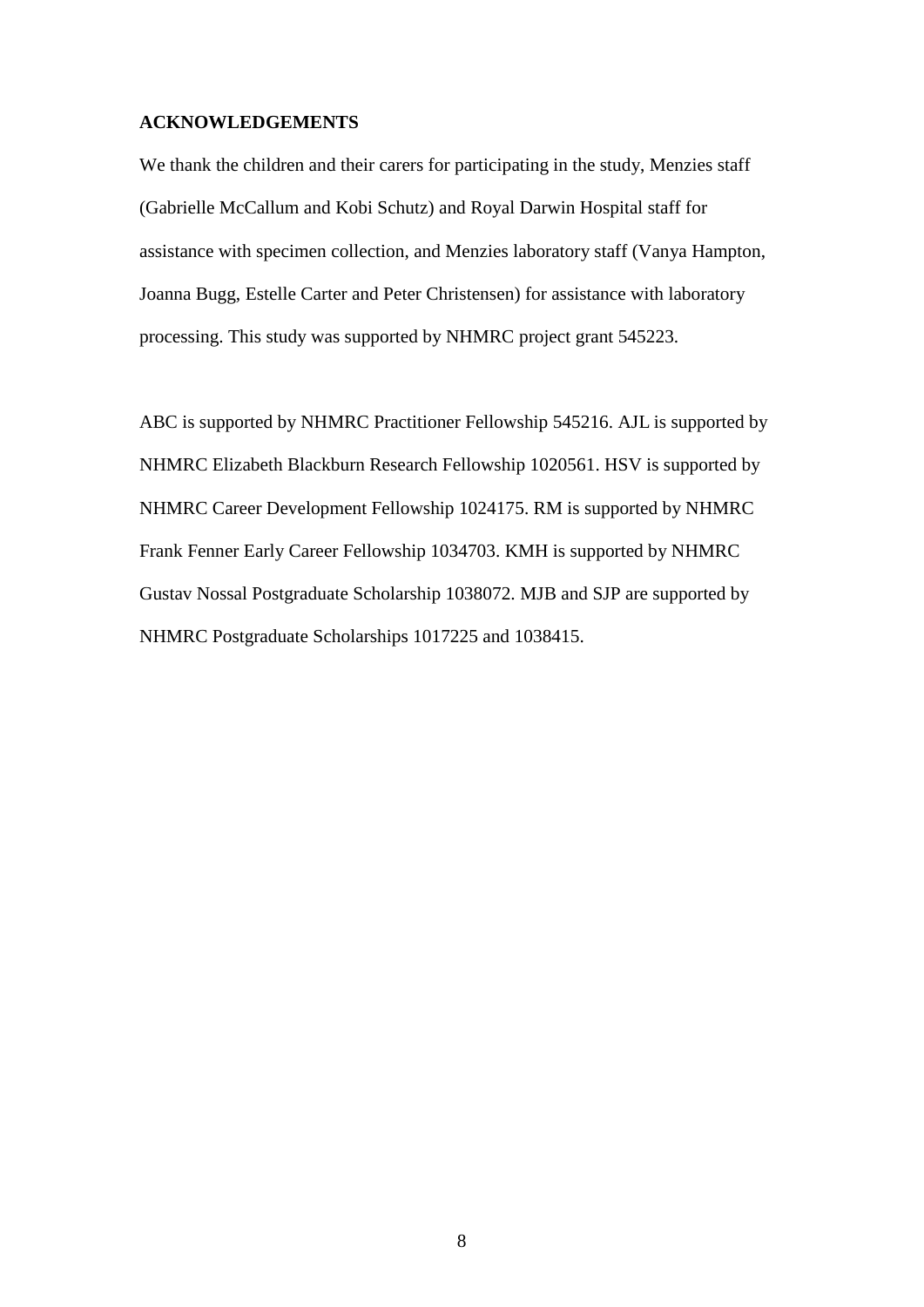#### **REFERENCES**

Abdeldaim, G.M.K., Stralin, K., Korsgaard, J., Blomberg, J., Welinder-Olsson, C., Herrmann, B., 2010. Multiplex quantitative PCR for detection of lower respiratory tract infection and meningitis caused by *Streptococcus pneumoniae*, *Haemophilus influenzae* and *Neisseria meningitidis*. BMC Microbiol. 10, 310.

Binks, M.J., Temple, B., Kirkham, L.A., Wiertsema, S.P., Dunne, E.M., Richmond, P.C., Marsh, R., Leach, A.J., Smith-Vaughan, H., 2012. Molecular surveillance of true nontypeable *Haemophilus influenzae*: An evaluation of PCR screening assays. PLoS One 7, e34083.

Hare, K.M., Grimwood, K., Leach, A.J., Smith-Vaughan, H., Torzillo, P.J., Morris, P.S., Chang, A.B., 2010. Respiratory bacterial pathogens in the nasopharynx and lower airways of Australian Indigenous children with bronchiectasis. J. Pediatr. 157, 1001-1005.

Hare, K.M., Binks, M.J., Grimwood, K., Chang, A.B., Leach, A.J., Smith-Vaughan, H., 2012a. Culture and PCR detection of *Haemophilus influenzae* and *Haemophilus haemolyticus* in Australian Indigenous children with bronchiectasis. J. Clin. Microbiol. 50, 2444-2445.

Hare, K.M., Leach, A.J., Morris, P.S., Smith-Vaughan, H., Torzillo, P., Bauert, P., Cheng, A.C., McDonald, M.I., Brown, N., Chang, A.B., Grimwood, K., 2012b. Impact of recent antibiotics upon nasopharyngeal carriage and lower airway infection in Indigenous Australian children with non-CF bronchiectasis. Int. J. Antimicrobial Agents 40, 365-369.

Kais, M., Spindler, C., Kalin, M., Ortqvist, A., Giske, C.G., 2006. Quantitative detection of *Streptococcus pneumoniae*, *Haemophilus influenzae*, and *Moraxella*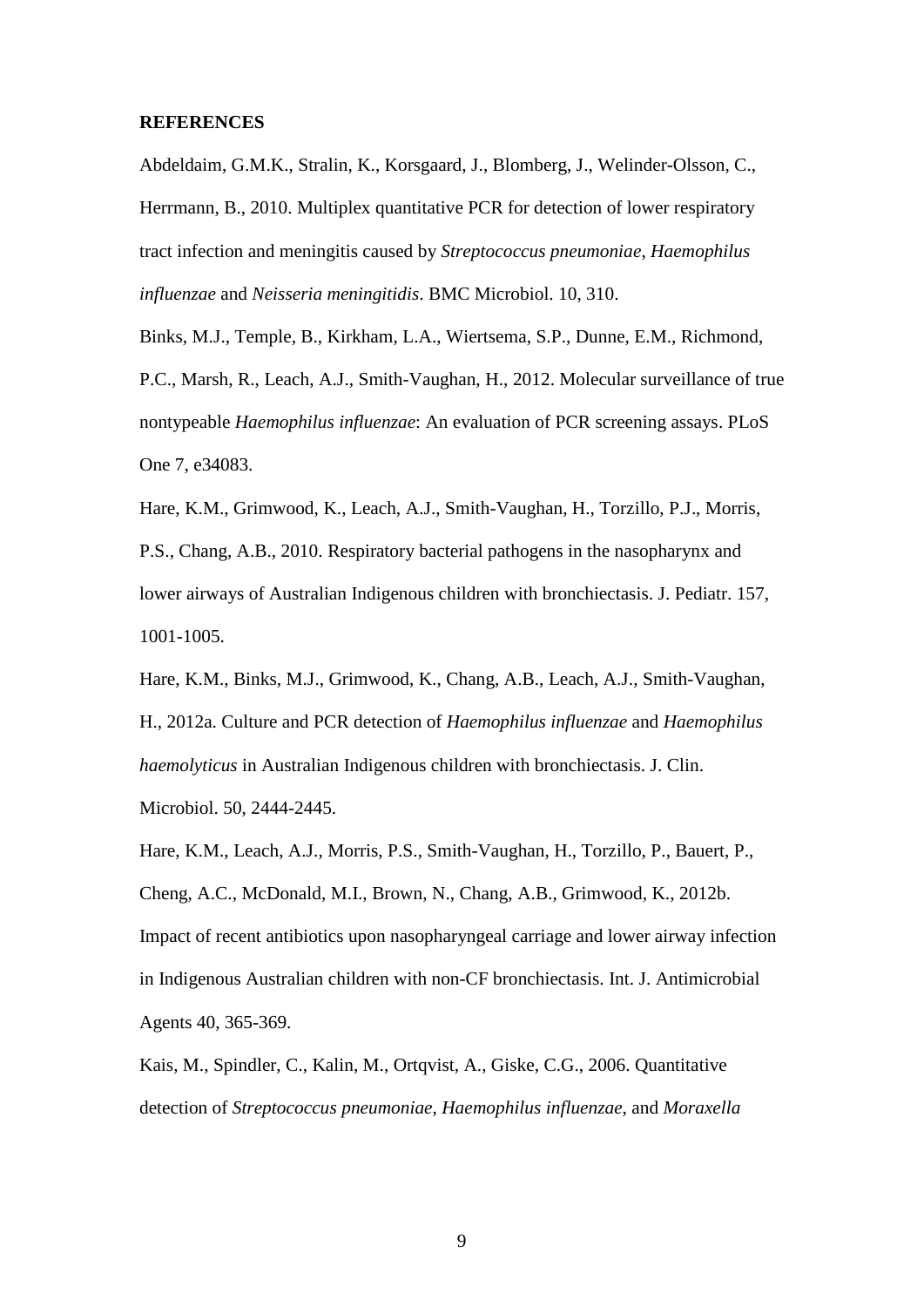*catarrhalis* in lower respiratory tract samples by real-time PCR. Diagn. Microbiol. Infect. Dis. 55, 169-178.

Kapur, N., Grimwood, K., Masters, B., Morris, P.S., Chang, A.B., 2012. Lower airway microbiology and cellularity in children with newly diagnosed non-CF bronchiectasis. Pediatr. Pulmonol. 47, 300-307.

Pizzutto, S.J., Grimwood, K., Bauert, P., Schultz, K.L., Yerkovich, S.T., Upham, J.T., Chang, A.B., 2012. Bronchoscopy contributes to the clinical management of Indigenous children newly diagnosed with bronchiectasis. Pediatr. Pulmonol. Mar 19 [Epub ahead of print]

Smith-Vaughan, H., Byun, R., Nadkarni, M., Jacques, N.A., Hunter, N., Halpin, S., Morris, P.S., Leach, A.J., 2006. Measuring nasal bacterial load and its association with otitis media. BMC Ear Nose Throat Disord. 6, 10.

Wang, X., Mair, R., Hatcher, C., Theodore, M.J., Edmond, K., Wu, H.M., Harcourt,

B.H., Carvalho, M.D., Pimenta, F., Nymadawa, P., Altantsetseg, D., Kirsch, M.,

Satola, S.W., Cohn, A., Messonnier, N.E., Mayer, L.W., 2011. Detection of bacterial pathogens in Mongolia meningitis surveillance with a new real-time PCR assay to detect *Haemophilus influenzae*. Int. J. Med. Microbiol. 301, 303-309.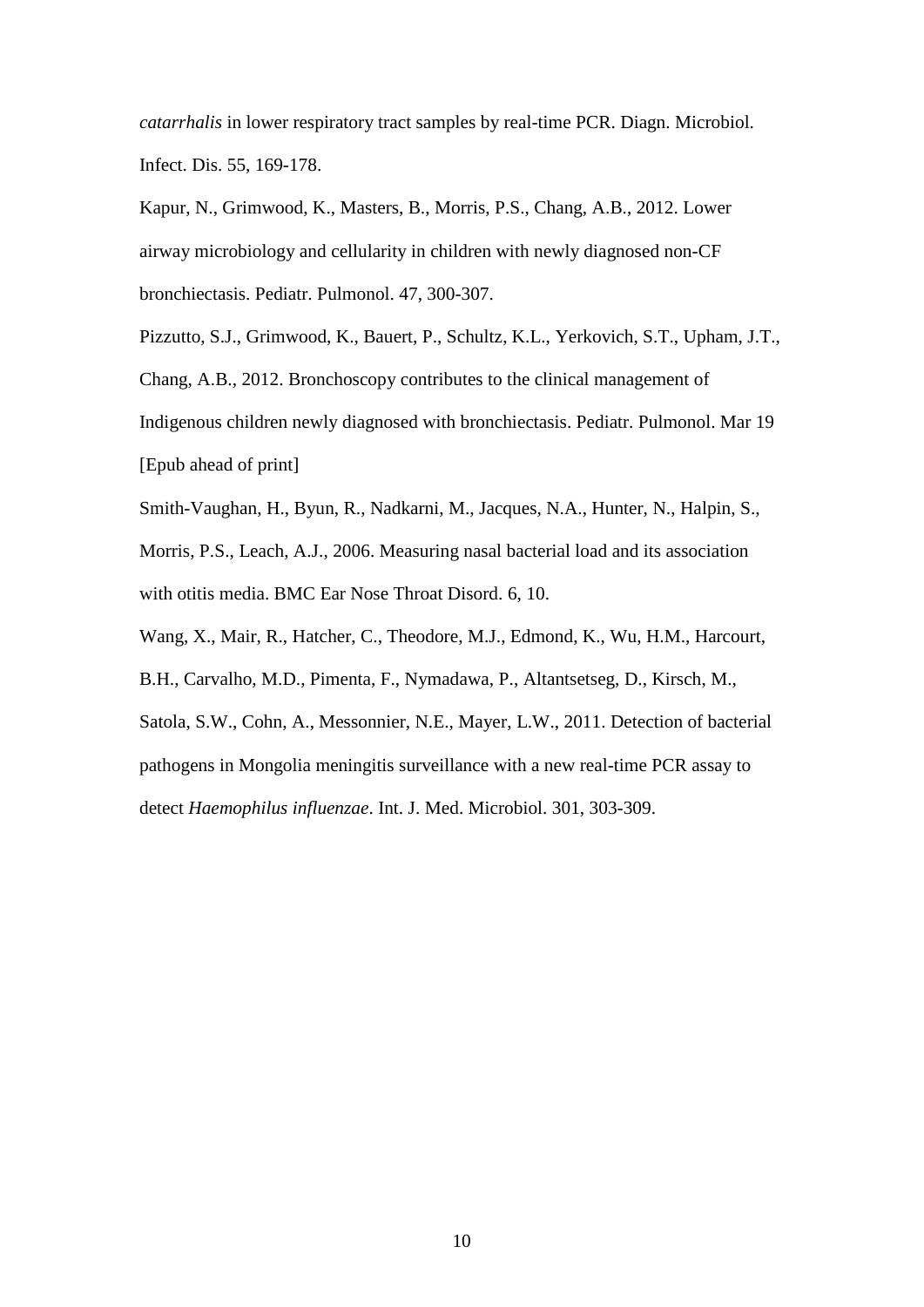**Table 1:** *Haemophilus influenzae* lower airway infection in Australian Indigenous

| $qPCR \ge 10^5$ cells/mL |                 |                 |              |  |  |
|--------------------------|-----------------|-----------------|--------------|--|--|
| Growth score $\geq 4$    | <b>Negative</b> | <b>Positive</b> | <b>Total</b> |  |  |
| <b>Negative</b>          | 39              | 13              | 52           |  |  |
| <b>Positive</b>          | $\overline{2}$  | 27              | 29           |  |  |
| <b>Total</b>             | 41              | 40              | 81           |  |  |

children defined by semi-quantitative culture and quantitative PCR

Using culture as the gold standard, qPCR sensitivity is 93% and specificity 75%.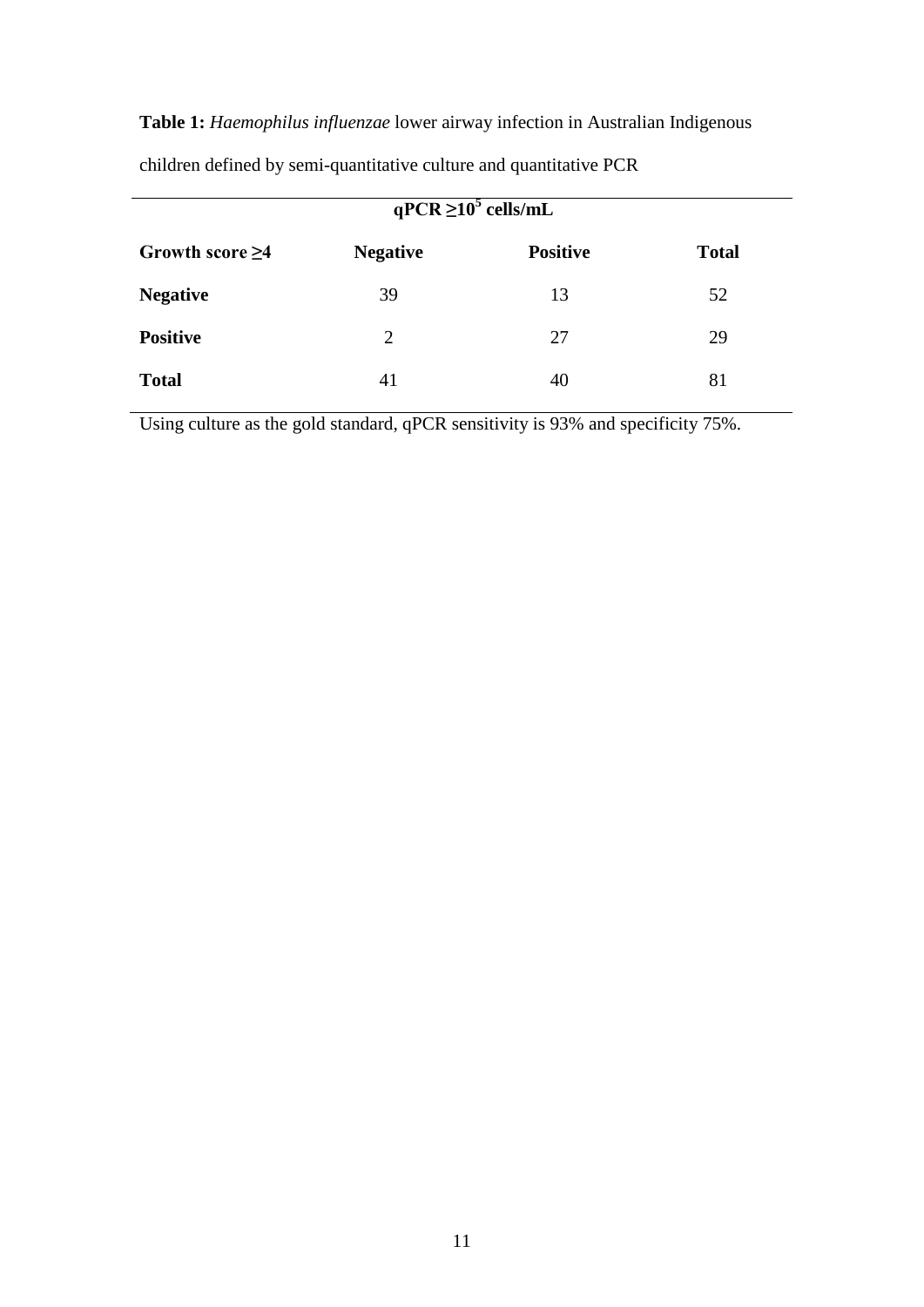**Figure:** *Haemophilus influenzae* lower airway infection in Australian Indigenous children defined by semi-quantitative culture and quantitative PCR



Scatter plot with linear trend line showing culture-based semi-quantitative growth scores of phenotypic nontypeable *Haemophilus influenzae* (NTHi) and  $log_{10}$ *Haemophilus influenzae hpd*#3 qPCR results from 47 bronchoalveolar lavage (BAL) specimens with a quantifiable specific PCR result. The oval encompasses specimens with lower airway infection as determined by semi-quantitative culture (score ≥4) and qPCR ( $\geq$ 10<sup>5</sup> cells/mL).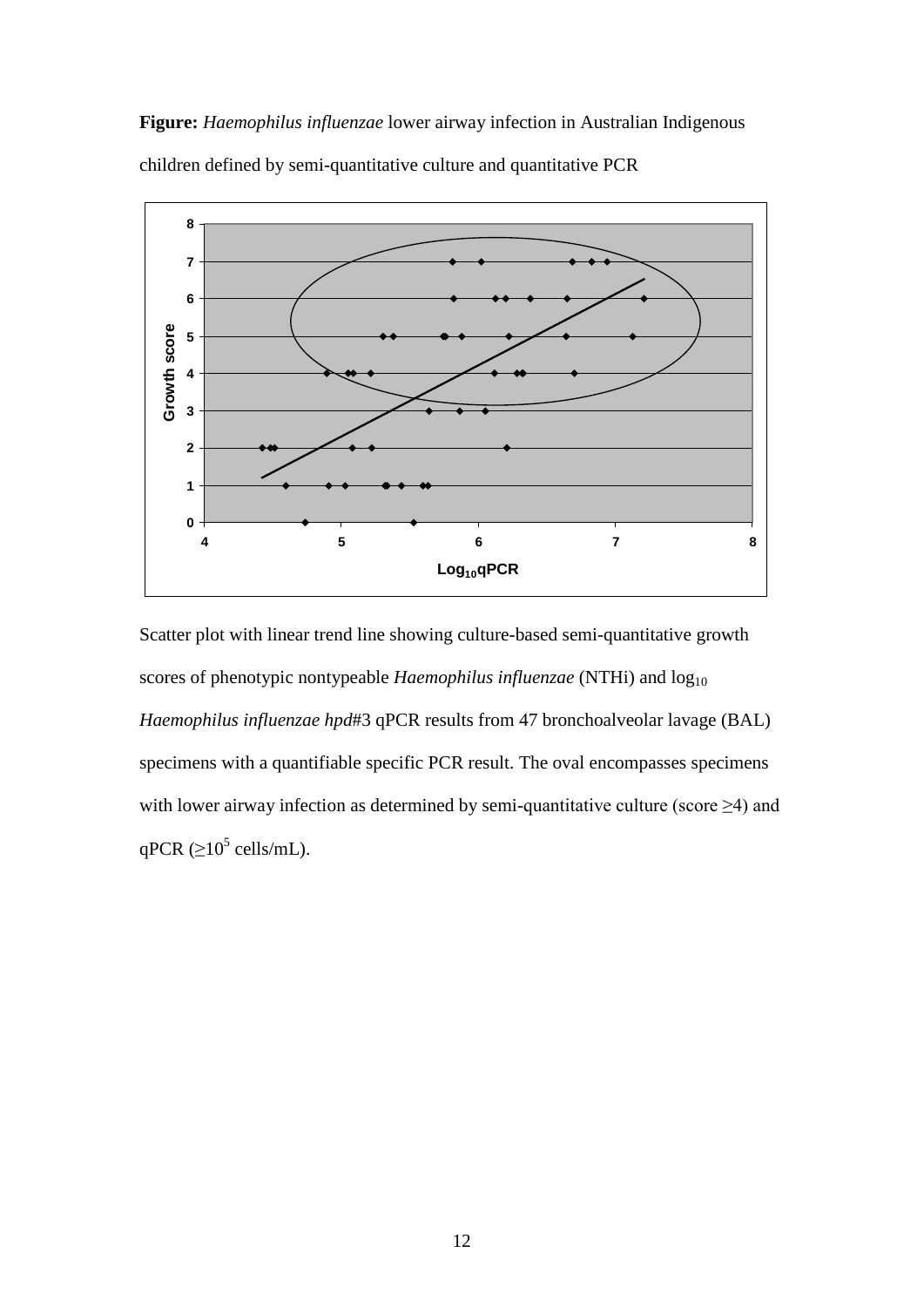**Table 2:** Airway cellularity data for Australian Indigenous children with and without *Haemophilus influenzae* lower airway infection<sup>a</sup>

| <b>Culture-defined NTHi</b> | <b>Negative</b>    | <b>Positive</b>                  | P-value <sup>b</sup> |
|-----------------------------|--------------------|----------------------------------|----------------------|
| infection                   | (growth score < 4) | (growth score $\geq 4$ )         |                      |
| Median (IQR) TCC            | $N=49$             | $N=22$                           |                      |
| $(x 10^6$ cells/L)          | 350 (240, 570)     | 810 (460, 1210)                  | P < 0.001            |
|                             |                    |                                  |                      |
| <b>Median (IQR)</b>         | $N=48$             | $N=21$                           |                      |
| neutrophils                 | 30 (10, 120)       | 250 (100, 740)                   | $P = 0.002$          |
| $(x 10^6$ cells/L)          |                    |                                  |                      |
|                             |                    |                                  |                      |
| <b>Median (IQR)</b>         | $N=47$             | $N=22$                           |                      |
| neutrophil percentage       | 11(6, 31)          | 35(9, 62)                        | $P = 0.022$          |
|                             |                    |                                  |                      |
|                             |                    |                                  |                      |
| qPCR-defined Hi             | <b>Negative</b>    | <b>Positive</b>                  | $P-value^b$          |
| infection                   | $(<105$ cells/mL)  | $( \geq 10^5 \text{ cells/mL} )$ |                      |
| Median (IQR) TCC            | $N=38$             | $N=33$                           |                      |
| $(x 10^6$ cells/L)          | 340 (200, 580)     | 650 (370, 1020)                  | $P = 0.003$          |
|                             |                    |                                  |                      |
| <b>Median (IQR)</b>         | $N=37$             | $N=32$                           |                      |
| neutrophils                 | 30(10, 140)        | 120(30, 600)                     | $P = 0.005$          |
| $(x 10^6$ cells/L)          |                    |                                  |                      |
|                             |                    |                                  |                      |
| <b>Median (IQR)</b>         | $N=36$             | $N=33$                           |                      |